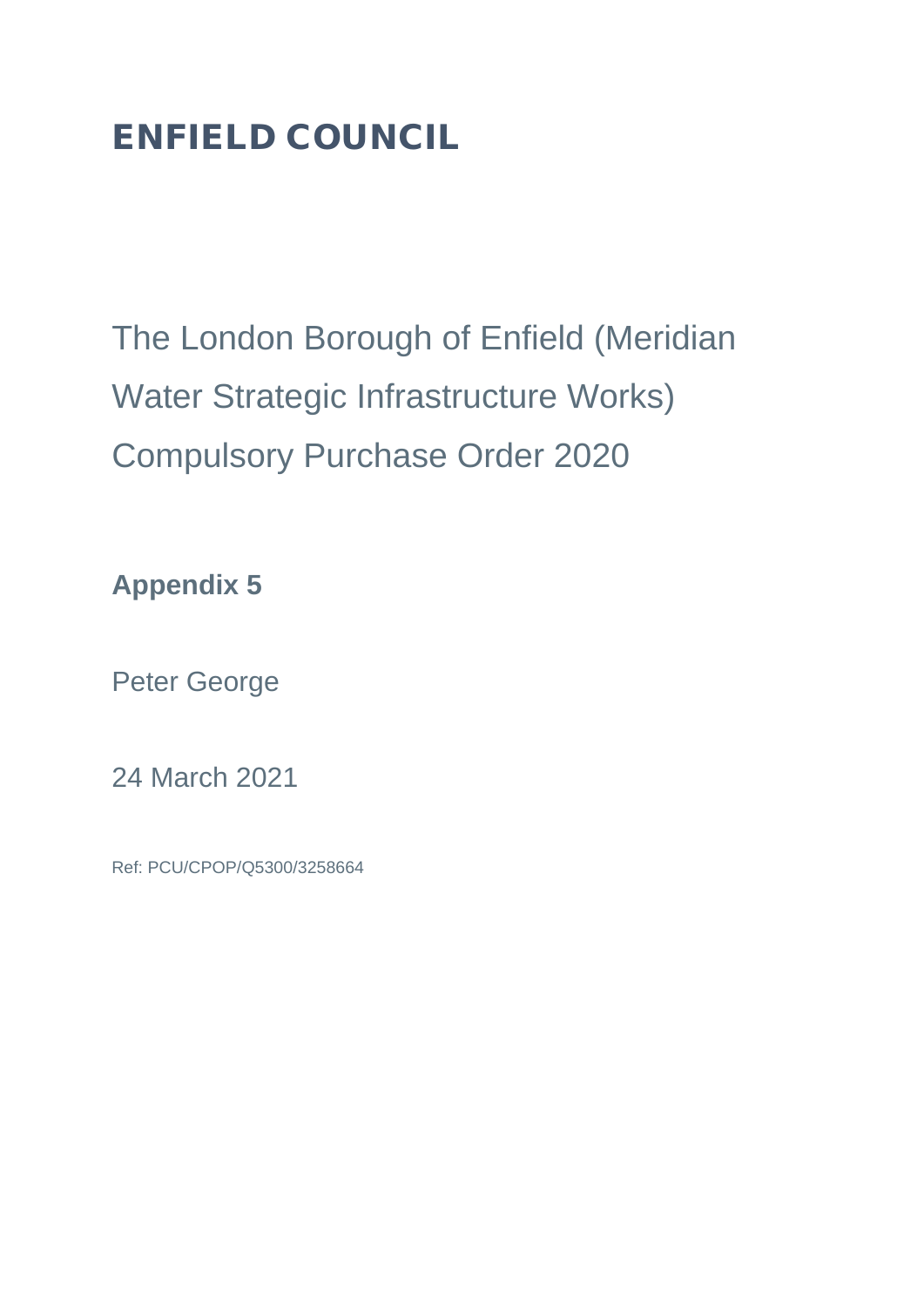### **Summary of Meridian Water Strategies**

## **Published Strategies**

#### **Meridian Water Regeneration Framework**

The Meridian Water Regeneration Framework, titled "Investing in Enfield's Future" was endorsed by the Council's Cabinet on 10 February 2016 and forms the interim strategic approach to achieving sustainable development and long term growth for Meridian Water. The Framework sets out the aims and aspirations for the future development of Meridian Water over a 40 year timespan.

Although some of the specific objectives and metrics in the Framework have since been superseded due to policy developments and other changes on the ground, this early document was very important for capturing the direction of travel and securing Council endorsement for Meridian Water as the most ambitious regeneration project in the borough.

The Framework identifies six themes or "action areas" where Meridian Water will be an exemplar. These are:

- i.Lifestyle: Community, Culture and Health
- ii.Environmental Value, Enhancement and Resilience,
- iii.Opportunity Creation: Engagement, Education and Skills
- iv.Digital Connectivity and mobility
- v.Business Growth, Jobs and the Future Economy
- vi.Sustainability Design Infrastructure, Resource and Energy.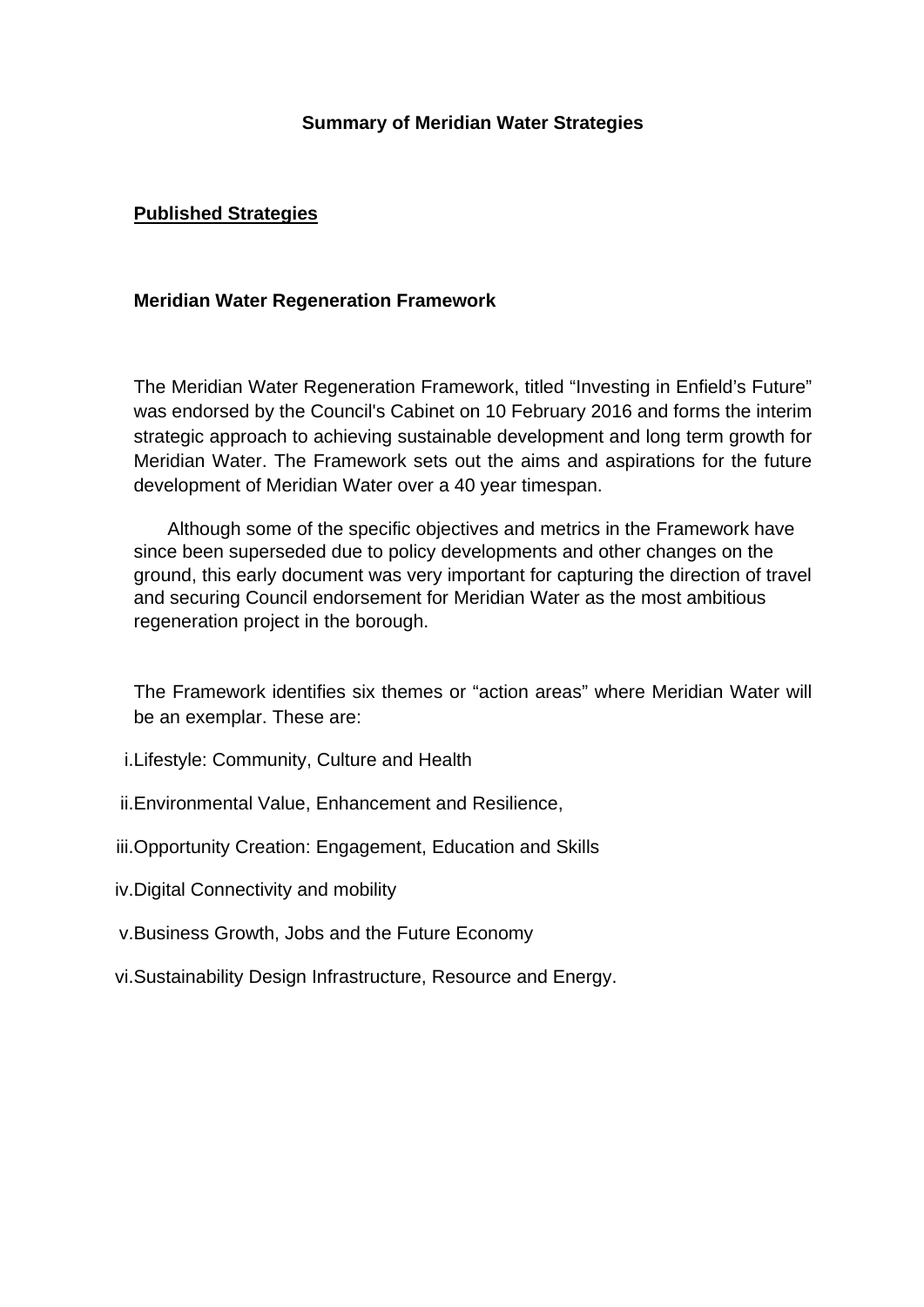Meridian Water will be an exemplar in how to integrate...

A vibrant street life and night time economy Healthy communities through unlocking nature Global opportunities for local people Transport connectivity, innovation and digitisation Multi-mational investment with local business Cutting edge innovation for a sustainable place

#### **Employment Strategy**

In March 2020, the Council's Cabinet approved the Meridian Water Employment Strategy that sets the ambitious targets for the wider Meridian Water regeneration programme. These include:

- i.High quality permanent jobs paying the London Living Wage or above of which no less than 25% will be from local labour, as well as thousands of jobs generated through meanwhile opportunities and construction; and
- ii.Enabling local Enfield employers to supply Meridian Water, starting with construction, with no less than 10% of all investment benefitting local employers, with estimated £3.9 billion of construction spending providing opportunities for Enfield employers to supply Meridian Water, benefiting from this investment.
- iii.The Employment Strategy includes a set of principles that embed aspiration in a practical framework to shape strategic plans for employment space that will be delivered and operated by the local authority:
- iv.High Quality: employment opportunities across a range of industries attractive to the wider London labour market and accessible to Enfield residents, with a fair wage relative to skills and qualifications required, job security, control, fair working hours, workplace safety, environment and opportunities to learn and progress, available to all, irrespective of gender, ethnicity or class;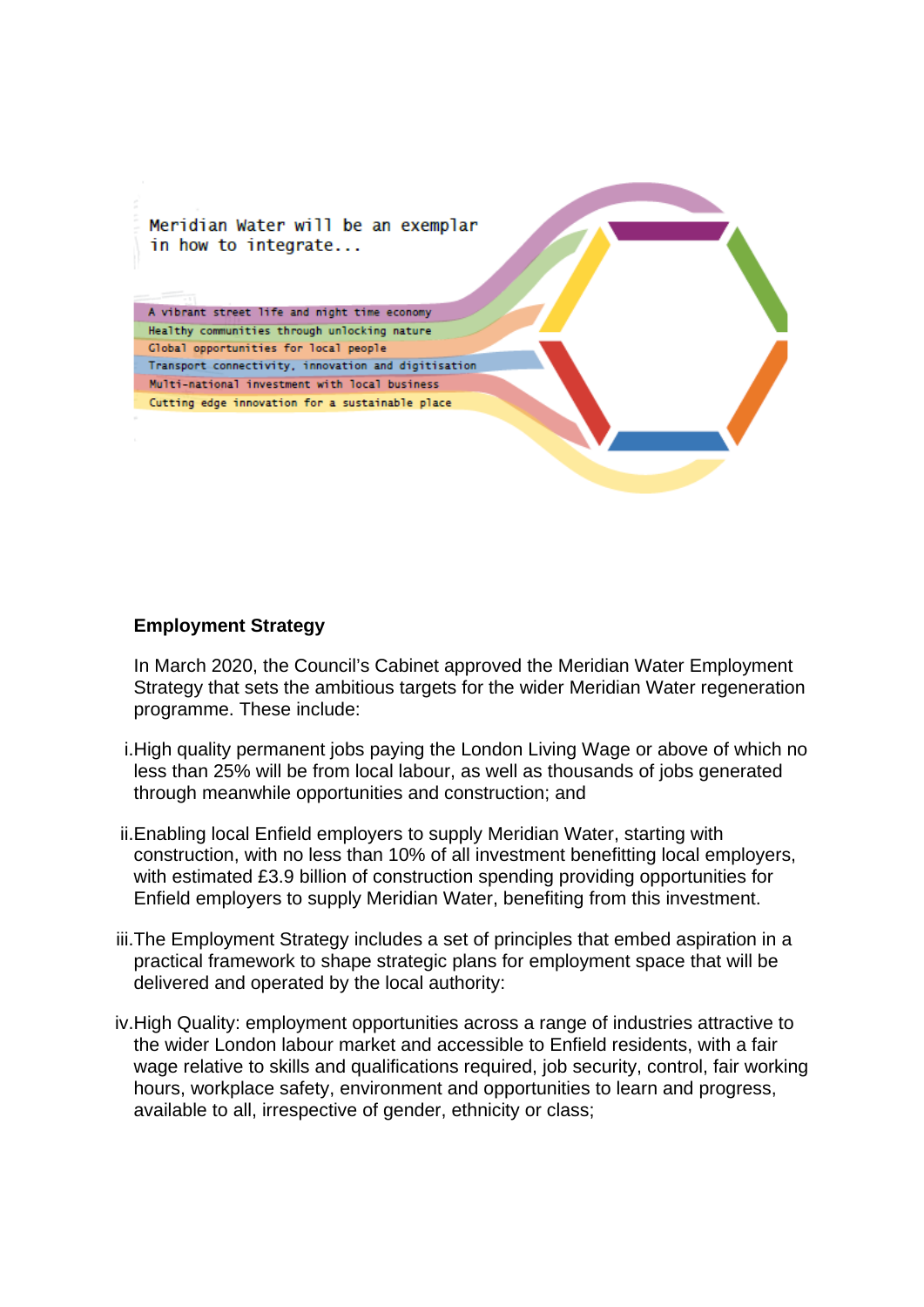- v.Ethical: diverse ambitions across corporate goals including promotion of health and wellbeing, improving skills, enhancing livelihoods whilst generating profit and driving efficiency;
- vi.Sustainable: awareness of the need to safeguard and improve the environment, with a positive effect on both global and local environment, community, society and economy being prioritised;
- vii.Inclusive
- viii.Public health oriented

The Employment Strategy also sets out how employment opportunities will drive a step change in the local economy away from low paid low skilled and low-density jobs towards higher paid skilled jobs accessible to Enfield residents, in particular:

- i.a new Employment Skills Centre to upskill local people for careers in Enfield's burgeoning construction sector;
- ii.construction skills strategy with Construction Trades profiling to support the ongoing upskilling of the local community;
- iii.engaging with tenants to explore the development of a Local Employment and Skills Charter, which sets out the broad principles that all parties will adhere to, in order to optimise local benefit;
- iv.developing Construction Jobs and Skills Charter, in partnership with contractors and development partners;
- v.using planning applications to ensure the inclusion of local labour within developers' construction programmes.

#### Outcomes:

- Outcome 1) Create 6,000 permanent, high quality jobs paying London Living Wage or above, of which no less than 25% will be from local labour
- Outcome 2) Deliver 1,000 new high-quality jobs through Meanwhile Employment Uses on land intended for redevelopment, where possible rehoming these businesses within the new development
- Outcome 3) Enabling local Enfield employers to Supply Meridian Water, starting with its construction, with no less than 10% of all investment benefiting local employers
- Outcome 4) Deliver 1,000 construction jobs, sustained over 25 years, of which no less than 25%<sup>1</sup> will be from local labour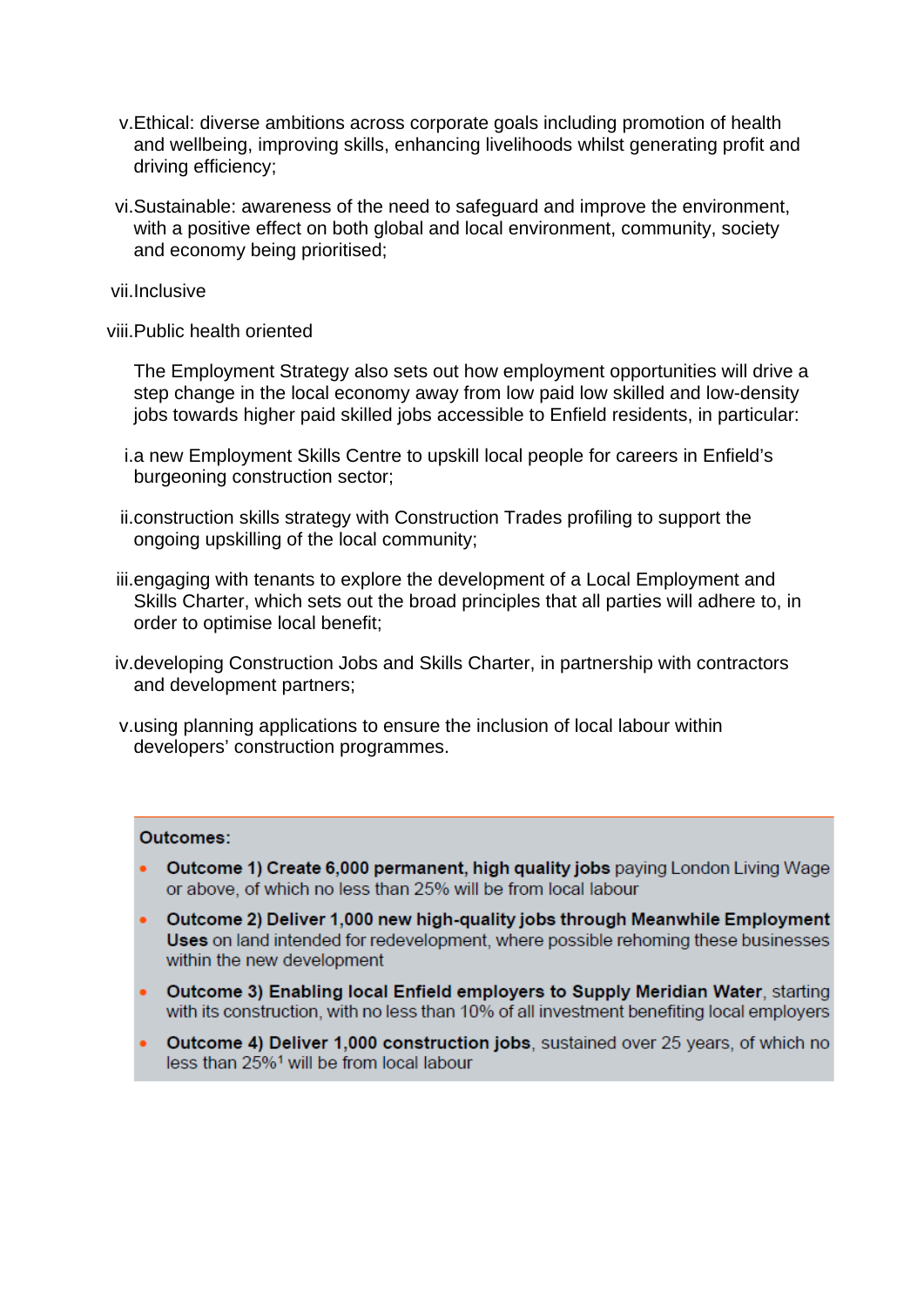# **Environmental Sustainability Strategy**

The Meridian Water Environmental Sustainability Strategy was approved by the Council's Cabinet on 14 October 2020. This document sets out a vision and framework for how Meridian Water can achieve its ambition to become an exemplar sustainable development.

The strategy is embedded in the philosophy of Kat Raworth's "Doughnut Economics" which proposes that prosperity is only achieved when fundamental social needs are met without exceeding the ceiling o ecological limits and where the thriving and innovative economy is the means of redistributing social and environmental value. This inherent interconnectivity of environmental, social and economic sustainability underlines the relevance and importance of the strategy for all the different elements of the project and the lifecycle of the scheme from design, procurement and construction through to post construction management, maintenance, disassembly and replacement.

The strategy is comprehensive in its scope. It commences with a section on environmental vision for the scheme, then develops further detail on environmental objectives and requirements. There is an important section of social value and co-benefits of integrating the environemtnal strategy with social and financial strategies. This is followed by a section on implementing the vision. Finally there is a section of precedents.

At the core of the strategy are three goals that address the three most significant global environmental challenges of climate changes, mass extinction of species and resource depletion:

- i.Carbon Positive Meridian Water will be carbon neutral by 2030 and strive for carbon positive over the whole life of the development. This will be achieved by minimising embodied carbon in construction, using sustainably sourced materials and fostering active travel and healthy low carbon lifestyles.
- ii.Environment Positive Meridian Water will see the restoration of the natural environment and promotion of biodiversity through continuous green and blue networks linking Meridian Water to the LVRP.
- iii.Zero Waste and Circular Meridian Water aims to eliminate waste through the adoption of circular design principles, sharing networks and eco-innovation.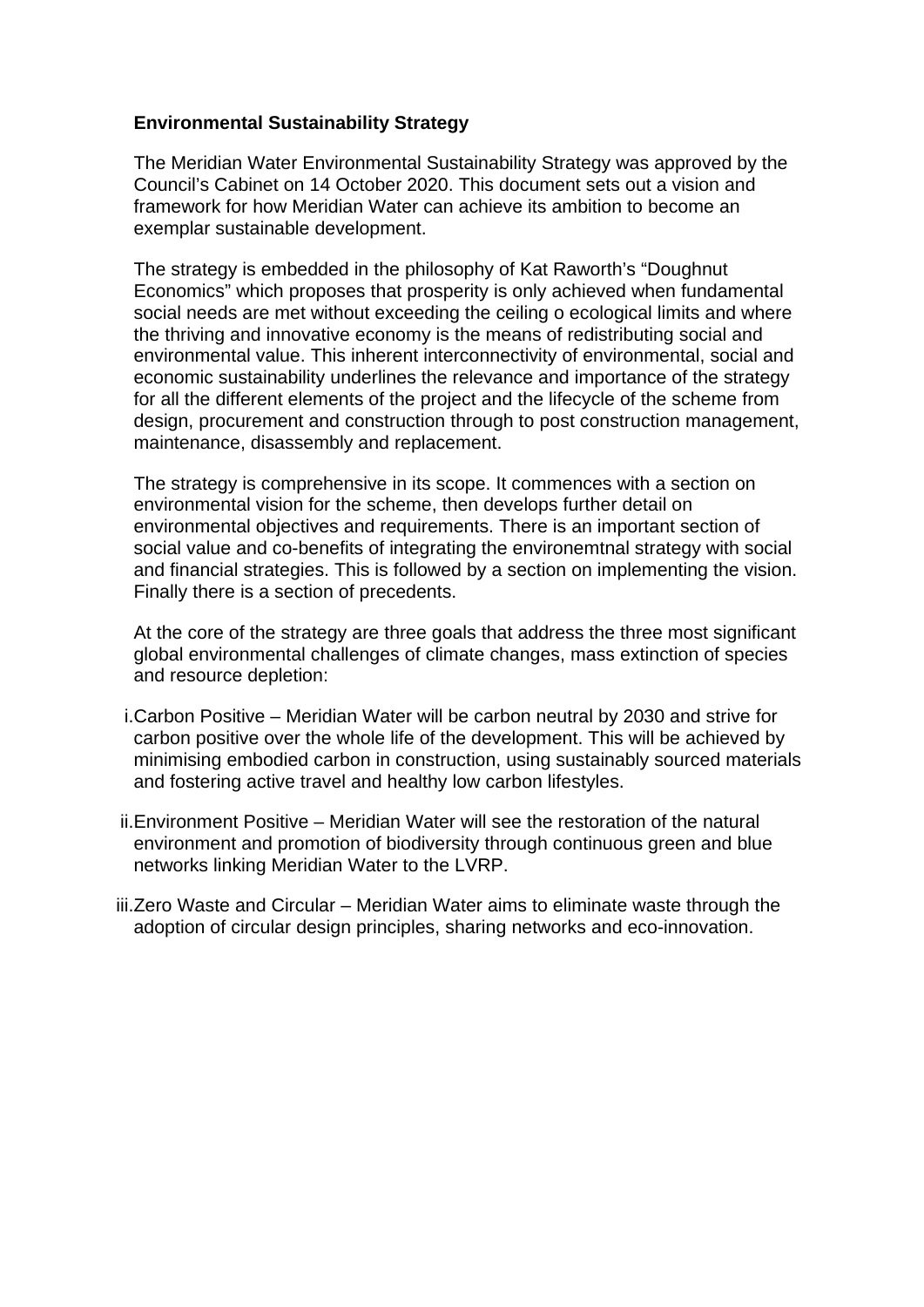

# **Strategies in Development**

# **Social Value Strategy**

The Social Value Strategy will deliver a framework for delivery of social value outcomes; additionality focussed on the local community who are the primary beneficiaries of the regeneration development at Meridian Water. Elements of the strategy will include a data baseline setting out key indicators for the exiting local community, enabling both indices we can continue monitor changes against and for targeted project interventions.

The principles will address: key stakeholders; community feedback; the baseline and our approach to delivery at MW.